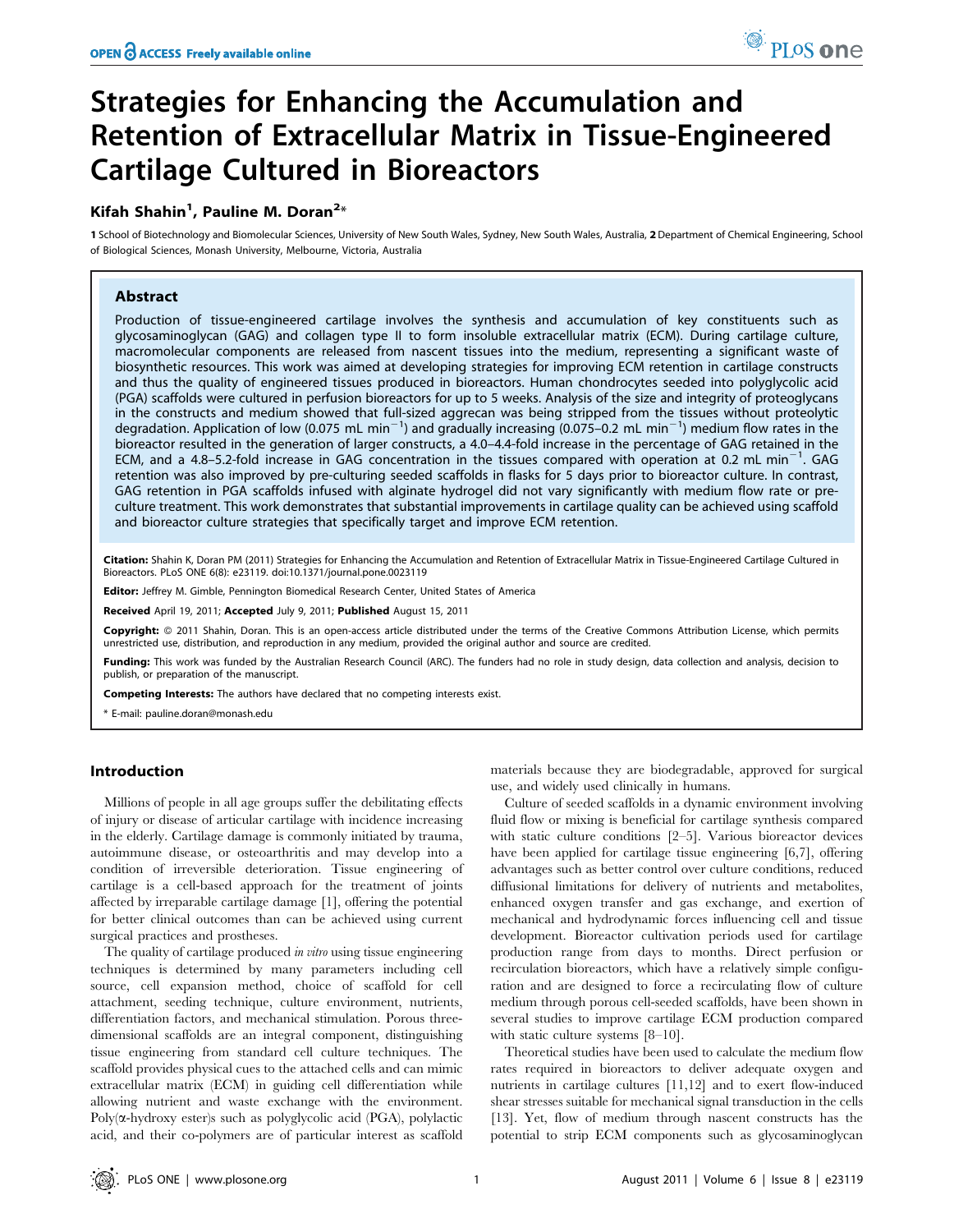(GAG) and collagen from the tissues, thus hindering cartilage formation. Loss of ECM into the medium after synthesis represents a substantial waste of resources and cellular activity in cartilage cultures. The quantity of material released reflects to some extent the porosity and structural properties of the scaffold and developing matrix but is also affected by the hydrodynamic and other operating conditions applied during bioreactor culture [3,10,14].

Typically, the concentration of collagen achieved in tissueengineered cartilage is substantially lower than that in native articular cartilage [2,5,15–17]. Because networks of collagen type II fibrils are responsible for the tensile strength of cartilage, tissueengineered constructs generally exhibit inferior mechanical properties compared with native articular cartilage [18,19]. Collagen networks also play an important role in the retention of macromolecules within developing tissues: for example, collagen is necessary for the retention of newly synthesized proteoglycans to form insoluble cartilage matrix [20]. Collagen in tissue-engineered cartilage may not be fully assembled into thick collagen fibrils [21,22]: as in fetal cartilage, it is likely that the C- and/or Nterminal propeptides of extracellular procollagen molecules remain in place, thus preventing final aggregation into the banded fibrils characteristic of mature cartilage [23,24]. Under these conditions, GAG retention in the tissues may be compromised by the relatively loose structure of the prevailing procollagen network. On the other hand, in the same way that proteolysis and turnover of proteoglycans occur routinely in cartilage in vivo [25], it is also possible that GAG is lost from cartilage constructs as a consequence of proteoglycan degradation and the formation of fragments that are easily removed from the tissues, especially under flow conditions.

In previous work in this laboratory, recirculation perfusion bioreactors were developed for cartilage tissue engineering using PGA scaffolds [16]. However, loss of up to 72% of ECM components from the constructs into the medium was identified as a significant problem reducing the overall quality of the tissues generated. The aim of the current work was to establish new culture protocols to address this issue and minimize ECM losses during bioreactor operation. Several approaches were taken. PGA–alginate scaffolds were tested to determine whether the presence of hydrogel within the interstices of fibrous PGA mesh could improve ECM retention compared with PGA alone. Different bioreactor operating conditions including high, low, and gradually increasing flow rate regimes were evaluated for their effect on ECM loss and cartilage composition. In addition, as a protective strategy to improve subsequent tissue retention, scaffold pre-culture was used prior to perfusion culture to allow some cartilage matrix to be deposited within the scaffolds before imposition of medium flow. New information about the mechanism of GAG loss from the constructs was obtained by analyzing the integrity of proteoglycan complexes recovered from the culture medium to identify whether proteolytic processing affected GAG retention. Human chondrocytes were employed in this work as a more pertinent system for clinical applications than animal models. Human fetal cartilage cells, although not fully differentiated into mature chondrocytes, have been shown previously to possess a greater capacity for cartilage synthesis than human mesenchymal stem cells [26] and have the advantage of faster growth rate, greater developmental plasticity, and thus easier manipulation compared with adult chondrocytes.

## Materials and Methods

#### Cells, scaffolds and seeding

This research was conducted with approval from the University of New South Wales Human Research Ethics Committee. Chondrocytes were isolated from human fetal epiphyseal cartilage in knee and hip joints obtained with written informed parental consent after 16–20 weeks of gestation. The cells were expanded over two passages (P2) in monolayer as described previously [17]. The scaffolds were disks of fibrous PGA mesh of bulk density 58 mg cm<sup>-3</sup>, porosity 94%, and fiber diameter 12-15  $\mu$ m (Albany International Research, Mansfield, USA). The disk diameter was 15 mm and the disk thickness was 4.6 mm.

The scaffolds were seeded using semi-static and PGA–alginate loading methods [17] and  $20 \times 10^6$  P2 cells. Briefly, for semi-static seeding, suspended cells were loaded into PGA disks in well plates using a pipette, the scaffolds were turned over manually for the first 2.5 h to encourage uniform distribution of cells within the disks, and incubation was carried out for 3 days in shaking T-flasks positioned at an angle of about  $30^{\circ}$  above horizontal on a rotary shaker operated at 65 rpm. For PGA–alginate seeding, cells suspended in a solution containing 1.2% sodium alginate were loaded into PGA disks using a pipette. The scaffolds were treated with  $CaCl<sub>2</sub>$  to gelify the alginate, transferred to shaking T-flasks, and incubated for 3 days as described for semi-static seeding. After seeding, there was no significant difference in cell density between the PGA and PGA–alginate scaffolds [17].

#### Bioreactor cultures

Seeded scaffolds were cultured at  $37^{\circ}$ C in triplicate custom-built recirculation column bioreactors [16] in a 5%  $CO<sub>2</sub>$  incubator. Each bioreactor was operated using 200 mL of complete medium [17]. The culture conditions tested are summarized in Table 1. Scaffolds in the bioreactors were perfused with medium using three different flow rate regimes. Constant volumetric flow rates of 0.2 mL min<sup>-1</sup> (high flow rate) and 0.075 mL min<sup>-1</sup> (low flow rate) were used, corresponding to superficial linear velocities ( = volumetric flow rate/reactor cross-sectional area) of 19  $\mu$ m s<sup>-1</sup> and  $7 \mu m s^{-1}$ , respectively. In other experiments, a gradual increase in flow rate was applied, starting from  $0.075$  mL min<sup>-</sup> at the beginning of the culture and increasing by about  $0.025$  mL min<sup>-1</sup> each week and twice in the last week to give a final flow rate of  $0.2 \text{ mL min}^{-1}$ . Some seeded scaffolds were precultured in 150-cm<sup>2</sup> shaking T-flasks containing 200 mL of complete medium and one construct per flask for either 5 days or 2.5 weeks prior to bioreactor culture at a constant medium flow rate of  $0.2$  mL min<sup>-1</sup> (Table 1). Non-perfused control cultures were also carried out for 5 weeks in shaking T-flasks. During all bioreactor and T-flask cultures and pre-cultures, 100 mL of spent medium was removed and replaced with fresh medium every 3 days or twice per week. In the bioreactors, the flow direction was reversed each time the medium was exchanged: irrespective of the direction of liquid flow through the scaffolds, medium always flowed against gravity as the bioreactor chambers were inverted after each change in flow direction. All bioreactor and T-flask experiments were conducted in triplicate.

Cartilage constructs were harvested after a total cultivation time after seeding of 5 weeks. The harvested scaffolds were washed, weighed, and sectioned for biochemical and histological assays as described previously [17]. Samples of spent culture medium were stored at  $-20^{\circ}$ C for analysis.

#### Biochemical and histological analyses

Tissue-engineered cartilage was analyzed for wet weight, dry weight, water content, and cell, GAG, total collagen, and collagen type II concentrations as described previously [17]. GAG and hydroxyproline concentrations were also measured in medium samples. For correct estimation of GAG release into the medium, GAG was determined to be stable in the medium for at least 2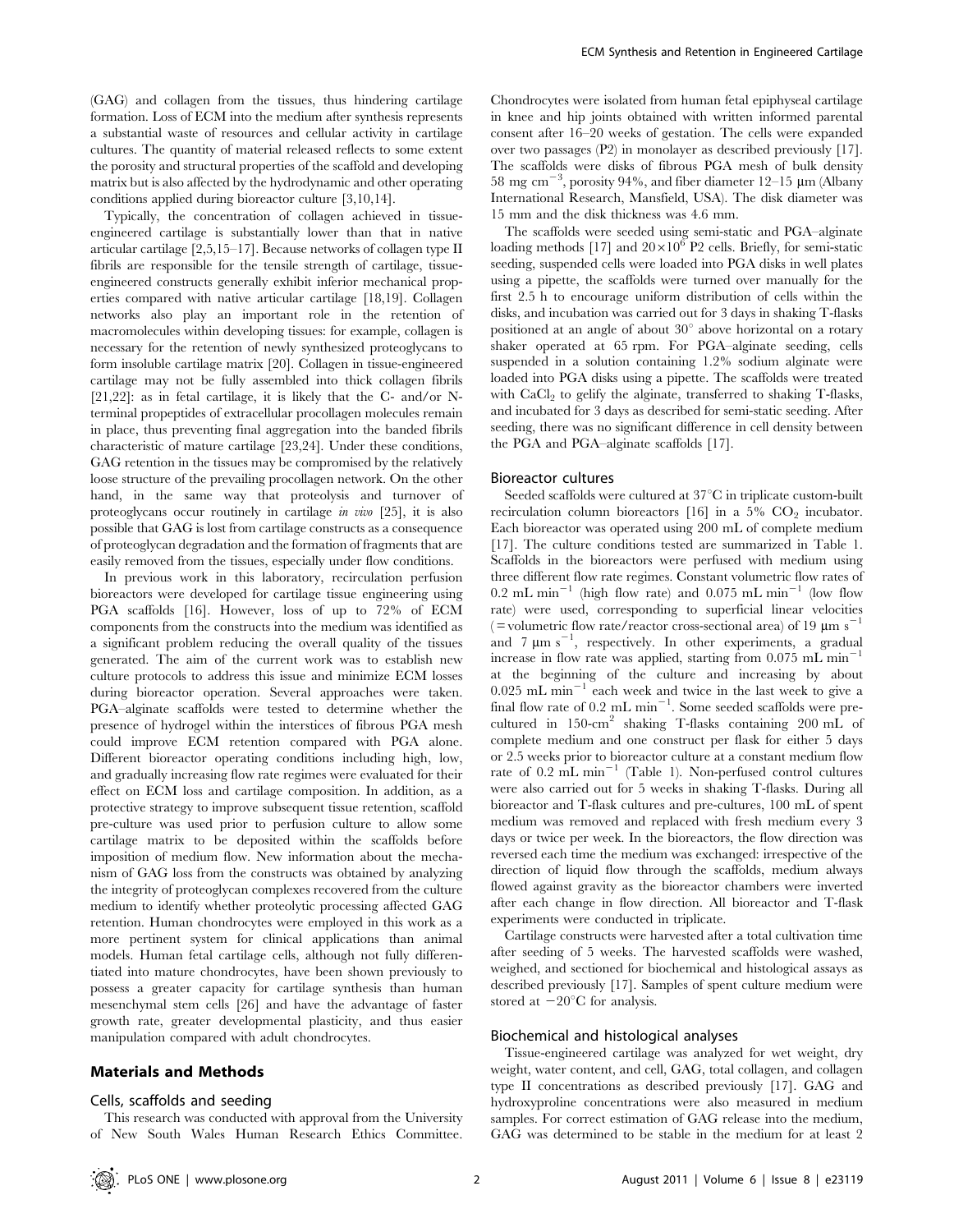| <b>Experiment</b> | Scaffold     | T-flask culture period | <b>Bioreactor culture period</b> | <b>Bioreactor medium flow rate</b><br>(mL min <sup>-1</sup> ) |
|-------------------|--------------|------------------------|----------------------------------|---------------------------------------------------------------|
|                   | PGA          | 5 weeks                | <b>NA</b>                        | <b>NA</b>                                                     |
|                   | PGA          | $\Omega$               | 5 weeks                          | $0.2$ (high)                                                  |
|                   | <b>PGA</b>   | $\mathbf{0}$           | 5 weeks                          | $0.075$ (low)                                                 |
| 4                 | PGA          | 0                      | 5 weeks                          | 0.075-0.2 (gradually increasing)                              |
|                   | <b>PGA</b>   | 5 days                 | 30 days                          | $0.2$ (high)                                                  |
| 6                 | PGA          | 2.5 weeks              | 2.5 weeks                        | $0.2$ (high)                                                  |
|                   | PGA-alginate | $\mathbf{0}$           | 5 weeks                          | $0.2$ (high)                                                  |
| 8                 | PGA-alginate | 0                      | 5 weeks                          | 0.075-0.2 (gradually increasing)                              |
| 19                | PGA-alginate | 5 days                 | 30 days                          | $0.2$ (high)                                                  |

Table 1. Scaffolds and culture conditions tested.

NA = not applicable

All cultures were conducted using triplicate T-flasks and/or bioreactors.

doi:10.1371/journal.pone.0023119.t001

weeks under the culture conditions employed (37 $\mathrm{^{\circ}C}$  and 5%  $\mathrm{CO}_2$ ). Alginate residue in cartilage tissues produced using PGA–alginate scaffolds was measured by weighing small tissue sections before and after incubation in alginate-dissolving buffer containing 0.15 M NaCl and 55 mM tri-sodium citrate with gentle shaking for 10 min at  $37^{\circ}$ C.

Samples were prepared for histological analysis as described previously [17]. Tissue sections were immunostained with monoclonal antibodies against collagen type I (clone I-8H5: ICN Biomedicals, Seven Hills, Australia) and collagen type II (clone II-4C11: ICN Biomedicals) using a Bond automated immunostainer and Bond Polymer Refine Detection Kit (Leica Microsystems, North Ryde, Australia). The kit contained hydrogen peroxide to block endogenous peroxidase, serum for protein blocking, secondary immunoglobulins, polymer tertiary solution, diaminobenzidine chromogen, and haematoxylin counterstain. The primary antibodies were used at dilutions of 1:20,000 for collagen type I and 1:2000 for collagen type II and the incubation time was 30 min. Before immunostaining, the hydrated tissue sections were treated for 30 min at  $37^{\circ}$ C with 0.2% hyaluronidase (testicular type III: Sigma, St Louis, USA) in Tris-buffered saline (TBS: prepared as a  $10\times$  solution using 1 M Tris base, 2 M NaCl, and  $50 \text{ mM } \text{CaCl}_2$  in Milli-Q water, pH  $8.0$ ) to remove proteoglycans, and then treated with an antigen retrieval solution (Novacastral<sup>TM</sup>: Leica Microsystems) for 20 min at 95 $\mathrm{^{\circ}C}$ , washing with TBS after each step.

#### Proteoglycan extraction and analysis

Proteoglycans were isolated from tissue-engineered constructs and human fetal cartilage using the guanidine extraction method [27]. The extract was cleared by centrifugation, dialyzed for 48 h using multiple changes of distilled water at  $4^{\circ}C$ , and then freezedried. To prevent interaction between highly charged proteoglycans and other molecules in the spent medium, guanidine-HCl was added at a concentration of 4 M [28]. The medium was dialyzed against water and then freeze-dried.

A composite gel containing 1.2% acrylamide and 0.6% agarose was prepared for electrophoresis of intact proteoglycans [29–31]. The gel was cast into  $8 \text{ cm} \times 8 \text{ cm} \times 1.5 \text{ mm}$  slabs. Freeze-dried samples were reconstituted in sample buffer [31] to give a concentration of 0.25  $\mu$ g  $\mu$ L<sup>-1</sup> GAG, heated for 5 min in boiling water, and loaded on to the gel using a volume of  $10 \mu L$ . Two gels containing the same samples were run in parallel. Using 0.04 M

cold Tris-acetate as electrode buffer, the gels were pre-run for 1 h at 120 V to remove unpolymerized acrylamide [31]. The electrode buffer was then changed and the samples were loaded and separated in the cold for 2 h using a current of 28 mA per gel. The potential difference between the upper and lower buffer compartments was around 90 V. Bovine aggrecan (Sigma) and shark chondroitin sulphate (Sigma) were used as size markers. To evaluate the effectiveness of separation, bovine aggrecan was mixed 1:1 w/w with chondroitin sulphate or 1:1 w/w with proteoglycan isolated from fetal cartilage. Proteoglycans in the culture medium formed aggregates and did not separate well on the gel. To dissociate the aggregates, the sample concentration was reduced to 0.08  $\mu$ g  $\mu$ L<sup>-1</sup> GAG by diluting with freshly made 6 M urea in 0.04 M Tris-acetate. Alternatively, samples were treated with 0.2% hyaluronidase in 0.04 M Tris-acetate for 30 min at  $37^{\circ}$ C before boiling and loading on to the gel.

After electrophoresis, the gels were fixed for 60 min using 50% methanol and 10% acetic acid in Milli-Q water, stained for at least 2 h with a solution of 0.025% toluidine blue in 3% acetic acid, destained for 2–3 h using 3% acetic acid in multiple changes, and then cleared overnight in water. Transblotting on nitrocellulose (pore size  $0.45 \mu m$ : Invitrogen, Carlsbad, CA, USA) was carried out in the cold for 1.5 h at 100 V using a transfer buffer containing 5% methanol [31]. Two nitrocellulose membranes were placed one on top of the other against the gel to avoid the loss of small-size molecules during the transfer; the second membrane acted as a back-up to bind any proteins that might pass through the first membrane. The blotted membranes were immunodetected using monoclonal antibody against human aggrecan targeted specifically to the hyaluronic-acid-binding region of the aggrecan molecule (clone 969D4D11: Invitrogen). A WesternBreezeTM Chemiluminescent Detection kit (anti-mouse: Invitrogen) was used according to the manufacturer's instructions to detect bound primary antibodies. Visible chemiluminescence was imprinted and then developed on X-ray film.

## Statistical analysis

All culture experiments were performed in triplicate. Data are presented as averages  $\pm$  standard errors. The Student's t-test was used to compare two groups of data; one-way analysis of variance (ANOVA) in conjunction with Fisher's Protected Least Significant Difference (PLSD) and Tukey–Kramer multiple-comparisons tests were used to compare three or more groups of data. When both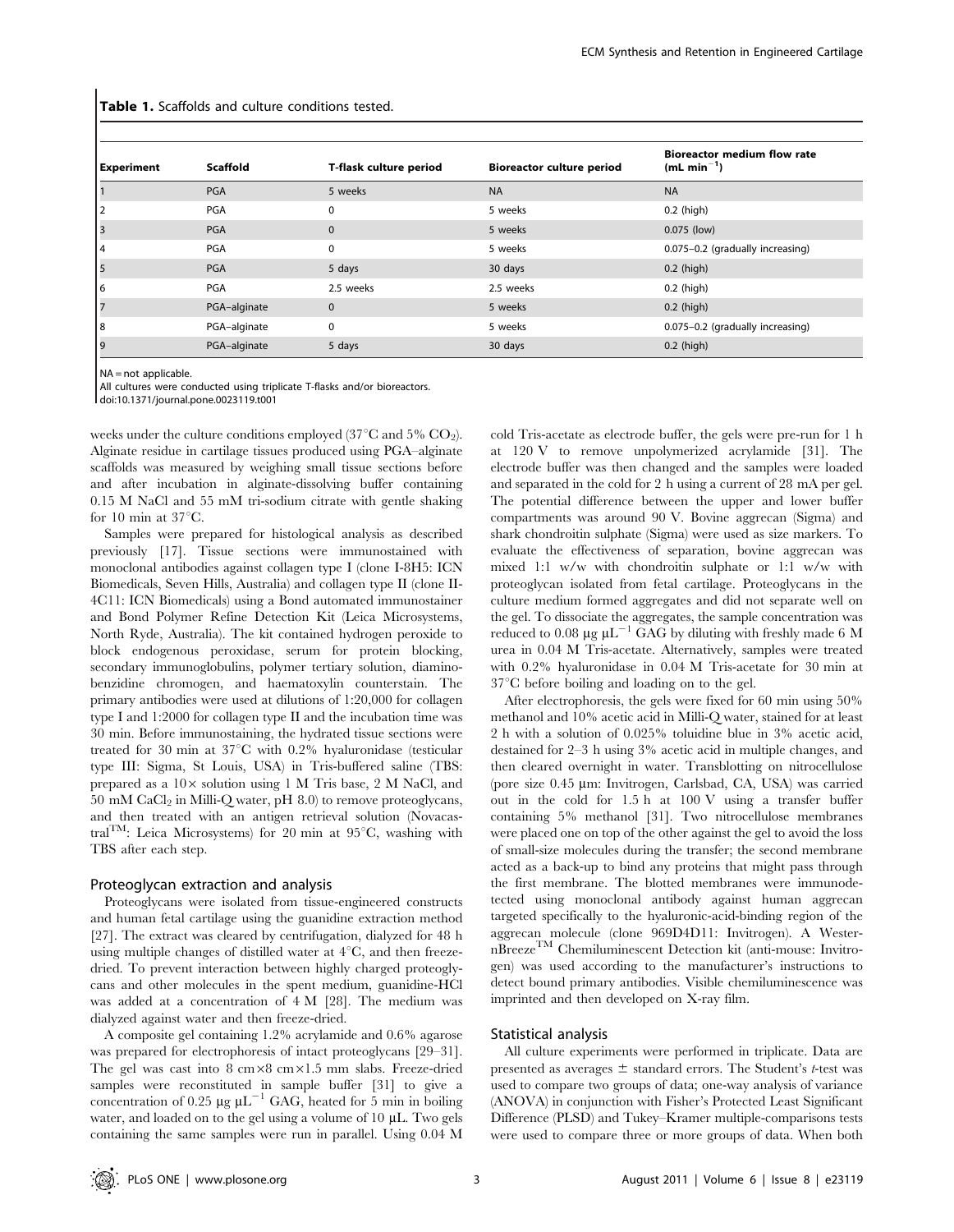multiple comparisons tests were in agreement at the 5% or less level, the  $p$  value of the Fisher's PLSD test is reported.

## Results

## Effect of bioreactor hydrodynamics and scaffold preculture using PGA scaffolds

Experiments were conducted with the aim of limiting the loss of ECM components from constructs into the medium during bioreactor culture. Two approaches were tested using PGA scaffolds. Low  $(0.075 \text{ mL min}^{-1})$  and gradually increasing  $(0.075-0.2 \text{ mL min}^{-1})$  medium flow rates were applied to determine if moderation of the hydrodynamic forces within the perfused scaffolds improved GAG retention compared with operation at  $0.2 \text{ mL min}^{-1}$  as used previously [16]. Pre-culture of scaffolds for 5 days or 2.5 weeks in T-flasks without perfusion was also examined to assess whether deposition of cartilage matrix prior to bioreactor culture could play a protective role in minimizing subsequent ECM losses under perfusion conditions.

Results from Experiments 1–6 (Table 1) for PGA scaffolds are shown in Figures 1 and 2. Relatively low construct wet weights were obtained for the non-perfused, high flow rate, and 2.5-week pre-culture groups (Fig. 1a). The construct wet weights formed using low and gradually increasing flow rates were 4.8-fold  $(p<0.0001)$  and 5.7-fold  $(p<0.0001)$  higher, respectively, than those in the high flow rate cultures. Pre-culture of scaffolds for 5 days prior to bioreactor culture also improved the construct wet weight 5.3-fold  $(p<0.0001)$  relative to high flow rate operation. These results are consistent with visual observations of construct shrinkage in the non-perfused, high flow rate, and 2.5-week preculture experiments after Days 20–25 of the 5-week culture period: construct shrinkage did not occur when low and gradually increasing medium flow rates were used or when the scaffolds were pre-cultured for 5 days. The water contents of the constructs were  $(86.4\pm0.7)\%$ ,  $(86.3\pm1.6)\%$ ,  $(91.4\pm0.0)\%$ ,  $(89.6\pm0.3)\%$ ,  $(88.7 \pm 1.2)\%$ , and  $(85.9 \pm 0.6)\%$  for the non-perfused control, high flow rate, low flow rate, gradual increase in flow rate, 5-day preculture, and 2.5-week pre-culture groups, respectively. The numbers of cells in constructs harvested from the high flow rate, low flow rate, and 2.5-week pre-culture experiments were not significantly different from those in the non-perfused controls (Fig. 1b). In contrast, cell numbers after applying a gradual increase in medium flow rate or a 5-day pre-culture period were 1.8-fold ( $p = 0.0003$ ) and 1.7-fold ( $p = 0.0010$ ) higher, respectively, than in the high flow rate cultures.

Constructs from the low and gradually increasing flow rate experiments contained 4.8-fold  $(p<0.0001)$  and 5.2-fold  $(p<0.0001)$  higher GAG concentrations, respectively, compared with those in the high flow rate cultures (Fig. 2a). GAG concentrations in the 5-day pre-culture experiment were 3.0-fold greater ( $p = 0.005$ ) than in the high flow rate cultures; however, GAG concentrations in the 2.5-week pre-culture group were not different statistically from those in the non-perfused and high flow rate experiments. There was no significant difference in total collagen concentration between any of the treatment groups (Fig. 2b). Collagen type II concentrations were not significantly different in constructs produced using the low flow rate, gradually increasing flow rate, and 5-day pre-culture treatments: collagen type II was not measured in the high flow rate and 2.5-week preculture constructs (Fig. 2c). Collagen type II concentrations using the gradually increasing flow rate and 5-day pre-culture treatments were improved 7.8-fold  $(p = 0.0032)$  and 7.0-fold  $(p = 0.0064)$ , respectively, compared with the non-perfused controls. Results for collagen type II as a percentage of total collagen were also



Figure 1. Properties of cartilage constructs produced using PGA scaffolds cultured in shaking T-flasks (non-perfused control), in perfusion bioreactors using a constant flow rate of 0.2  $\text{mL min}^{-1}$  (high flow rate), a constant flow rate of 0.075 mL min $^{-1}$  (low flow rate), or a gradually increasing flow rate of 0.075–0.2 mL min<sup>-1</sup> (gradual increase in flow rate), or using scaffold pre-culture in T-flasks for either 5 days (5-day pre-culture) or 2.5 weeks (2.5-week pre-culture) prior to bioreactor culture at a constant flow rate of 0.2 mL min<sup>-1</sup>. (a) Construct wet weight; and (b) number of cells. The scaffolds were seeded using  $20\times10^6$  cells and cultured for a total of 5 weeks after seeding. The error bars represent standard errors from triplicate T-flask and/or bioreactor cultures. For each construct property, results labeled with different letters (A, B, C) are statistically different from each other  $(p<0.01)$ 

doi:10.1371/journal.pone.0023119.g001

significantly higher using the low flow rate  $(p= 0.0003)$ , gradually increasing flow rate ( $p<0.0001$ ), and 5-day pre-culture ( $p=0.0016$ ) regimes relative to the non-perfused controls (Fig. 2d).

The histological appearance of constructs from the high flow rate and gradually increasing flow rate cultures is shown in Figure 3. The smaller size of the tissues produced under high flow rate conditions (length 6.9 mm, maximum thickess 2.3 mm) compared with those produced with gradually increasing flow rate (length 14 mm, maximum thickess 3.5 mm) (Figs. 3a, 3b) is consistent with visual observations of construct shrinkage in the high flow rate experiments. Operating the bioreactor with gradually increasing flow rate produced tissues with more intense staining for GAG compared with those produced at high flow rate (Figs. 3a, 3b), reflecting the quantitative results for GAG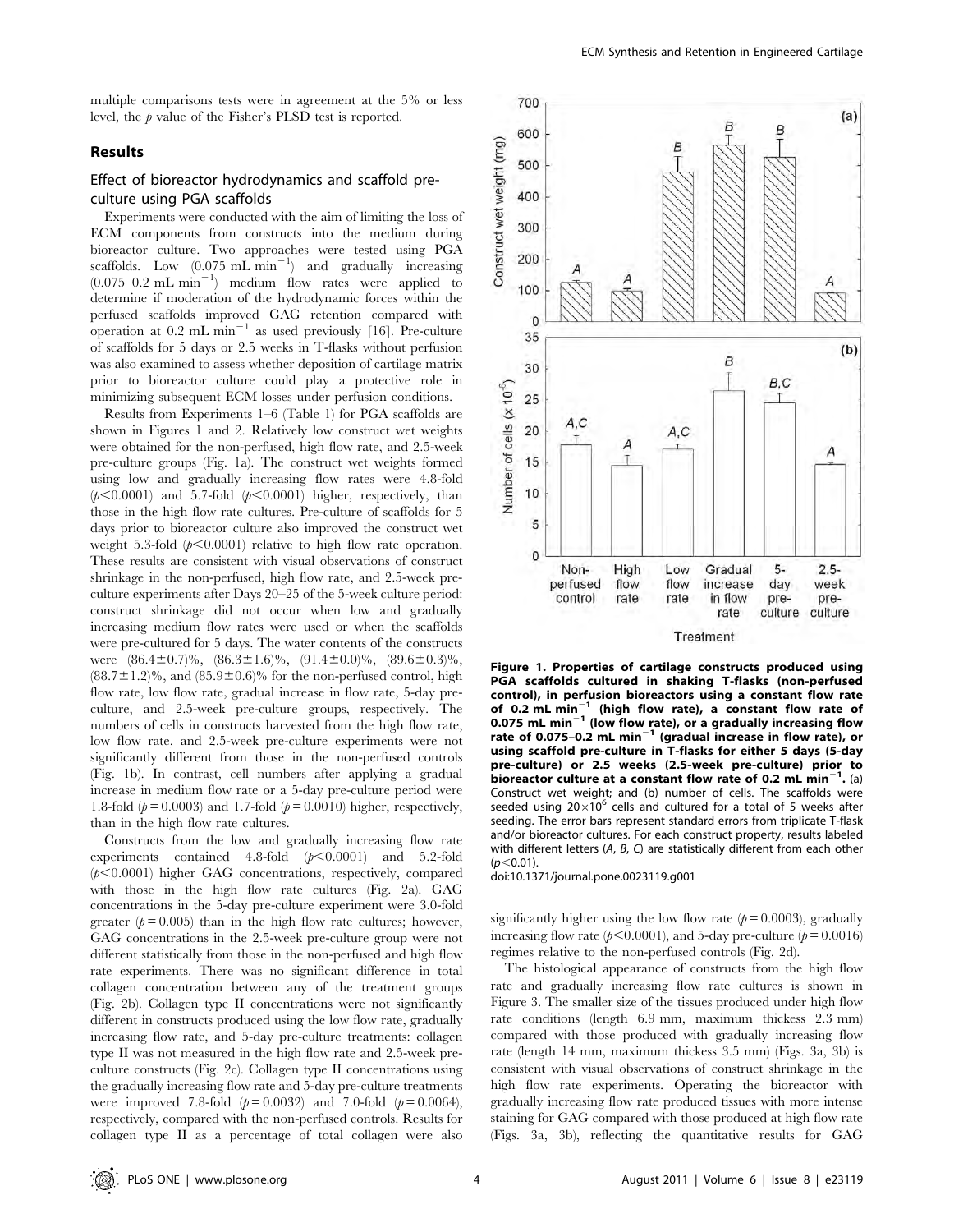



cultures. n.a. = not analyzed. For each construct property, results labeled with different letters  $(A, B, C, D)$  are statistically different from each other  $(n<0.01)$ 

doi:10.1371/journal.pone.0023119.g002

concentration (Fig. 2a). Both cultures generated contructs that stained positively for collagen type I (Figs. 3c, 3d); collagen type I was localized mainly in the peripheral regions after the gradual increase in flow rate treatment compared with a mostly internal distribution in the high flow rate constructs. The development of low GAG/high collagen type I capsules at the periphery of cartilage constructs has been observed previously [15,16] and has been attributed to high fluid shear, mixing, and turbulence at the construct surface [2]. Immunostaining for collagen type II was more intense and uniformly distributed in constructs produced using a gradual increase in flow rate compared with high flow rate conditions (Figs. 3e, 3f). Higher magnification of sections immunostained for collagen type II (Figs. 3g, 3h) showed fewer undissolved PGA fibers and cells of more rounded shape surrounded by pericellular regions in constructs from the gradual increase in flow rate cultures compared with those at high flow rate. The presence of undissolved PGA fibers in the high flow rate construct (seen in the lower half of Fig. 3g) is consistent with tissue shrinkage and medium by-passing during the later stages of the culture period.

Results for GAG release into the medium and retention in the PGA constructs are shown in Figure 4. The cumulative amounts of GAG released into the medium were higher for the low flow rate, gradually increasing flow rate, and 5-day pre-culture treatments compared with the high flow rate and 2.5-week preculture groups (Fig. 4a). The average rates of GAG release into the medium were 0.082, 0.24, 0.31, 0.25, and 0.064 mg day<sup>-1</sup> for the high flow rate, low flow rate, gradually increasing flow rate, 5-day pre-culture, and 2.5-week pre-culture groups, respectively. Thus, the rate of GAG release correlated roughly with the concentration of GAG in the tissues (Figs. 4a, 2a). As the rate of GAG release can be expected to increase with increasing GAG concentration in the constructs irrespective of the medium flow or pre-culture conditions, calculation of the overall specific rate of GAG release into the medium (mg per day per mg of GAG in the constructs at harvest) provides a more useful indicator of relative GAG retention between the treatment groups. Results for the overall specific rate of GAG release (Fig. 4b) highlight the superior relative levels of GAG retention associated with the low flow rate, gradually increasing flow rate, and 5-day pre-culture treatments. The total amount of GAG (construct+medium) in the cultures at harvest was determined and the percentage of total GAG retained within the ECM calculated. The percentage of total GAG retained in the tissues for the low and gradually increasing flow rate treatments was 2.9–4.4-fold greater  $(p<0.0001)$  than in the high flow rate and 2.5-week pre-culture groups (Fig. 4c). An unreplicated measurement of medium GAG from the 5-day pre-culture experiment yielded a 3.8–5.2-fold increase in percentage GAG retention relative to the high flow rate and 2.5-week pre-culture groups but was not included in the statistical analysis. In summary, although greater amounts of GAG were lost to the medium during the low flow rate, gradually increasing flow rate, and 5-day pre-culture experiments (Fig. 4a), total GAG accumulation was also improved in these cultures so that the proportion of total GAG lost into the medium was only 43–56% compared with 89% using high flow rate operation (Fig. 4c).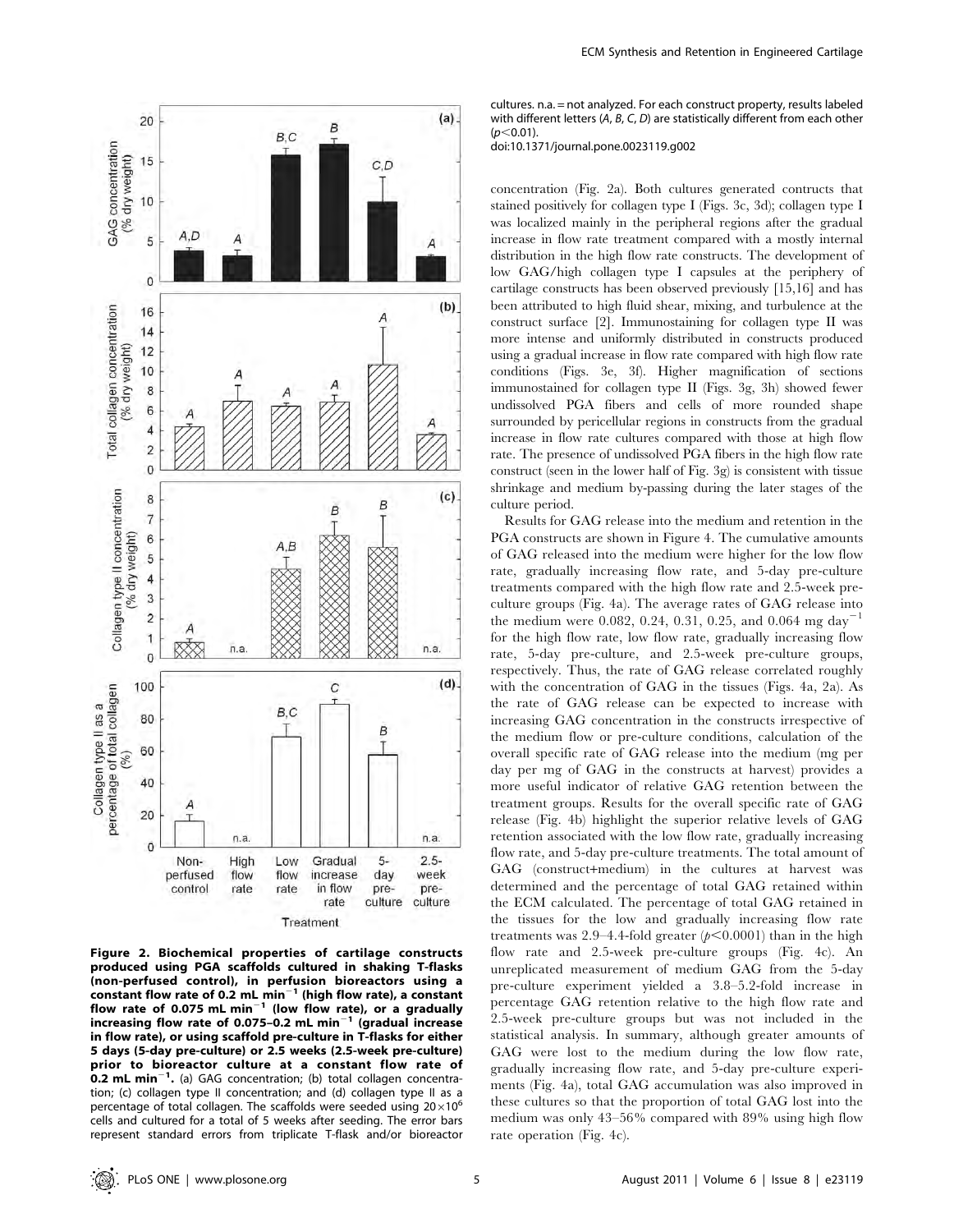

Figure 3. Histological appearance of constructs produced using PGA scaffolds cultured in bioreactors for 5 weeks at a constant flow rate of 0.2 mL min<sup>-1</sup> (high flow rate: a, c, e, g) or gradually increasing flow rate of 0.075-0.2 mL min<sup>-1</sup> (gradual increase in flow rate: b, d, f, h). The scaffolds were seeded using  $20 \times 10^6$  cells. Construct cross-sections show: (a, b) pink-red staining for GAG; (c, d) immunostaining (brown) for collagen type I; (e, f) immunostaining (brown) for collagen type II; and (g, h) immunostaining (brown) for collagen type II and blue–purple staining for cells at high magnification. doi:10.1371/journal.pone.0023119.g003

#### Effect of PGA–alginate scaffolds

The bioreactors in experiments with PGA–alginate scaffolds were operated using a constant high flow rate of  $0.2 \text{ mL min}^{-1}$  or a gradually increasing flow rate of  $0.075-0.2$  mL min<sup>-1</sup>. The effect of pre-culturing the scaffolds in T-flasks for 5 days prior to bioreactor culture at  $0.2 \text{ mL min}^{-1}$  was also tested. No shrinkage of the PGA–alginate constructs was observed during these experiments and there was negligible alginate residue (ca.  $0.1 \mu$ g) in the tissues at harvest.

Results from analysis of constructs produced using PGA– alginate scaffolds in Experiments 7–9 (Table 1) are shown in Figures 5 and 6. There was no significant difference in tissue wet weight, number of cells, GAG concentration, or total collagen concentration between any of the groups tested (Figs. 5a, 5b, 6a, 6b). The water contents of the constructs were  $(94.5\pm0.4)\%$ ,  $(92.0\pm0.3)\%$ , and  $(89.8\pm0.3)\%$  for the high flow rate, gradual increase in flow rate, and 5-day pre-culture groups, respectively. Collagen type II concentrations and levels of collagen type II as a percentage of total collagen were 3.0-fold  $(p= 0.0159)$  and 1.8-fold  $(p= 0.0208)$  greater, respectively, after the 5-day pre-culture treatment than for the gradual increase in flow rate group (Figs. 6c, 6d).

The histological appearance of PGA–alginate constructs from the high flow rate and gradually increasing flow rate experiments is shown in Figure 7. The staining intensity for GAG was similar in the two cultures (Figs. 7a, 7b) consistent with the quantitative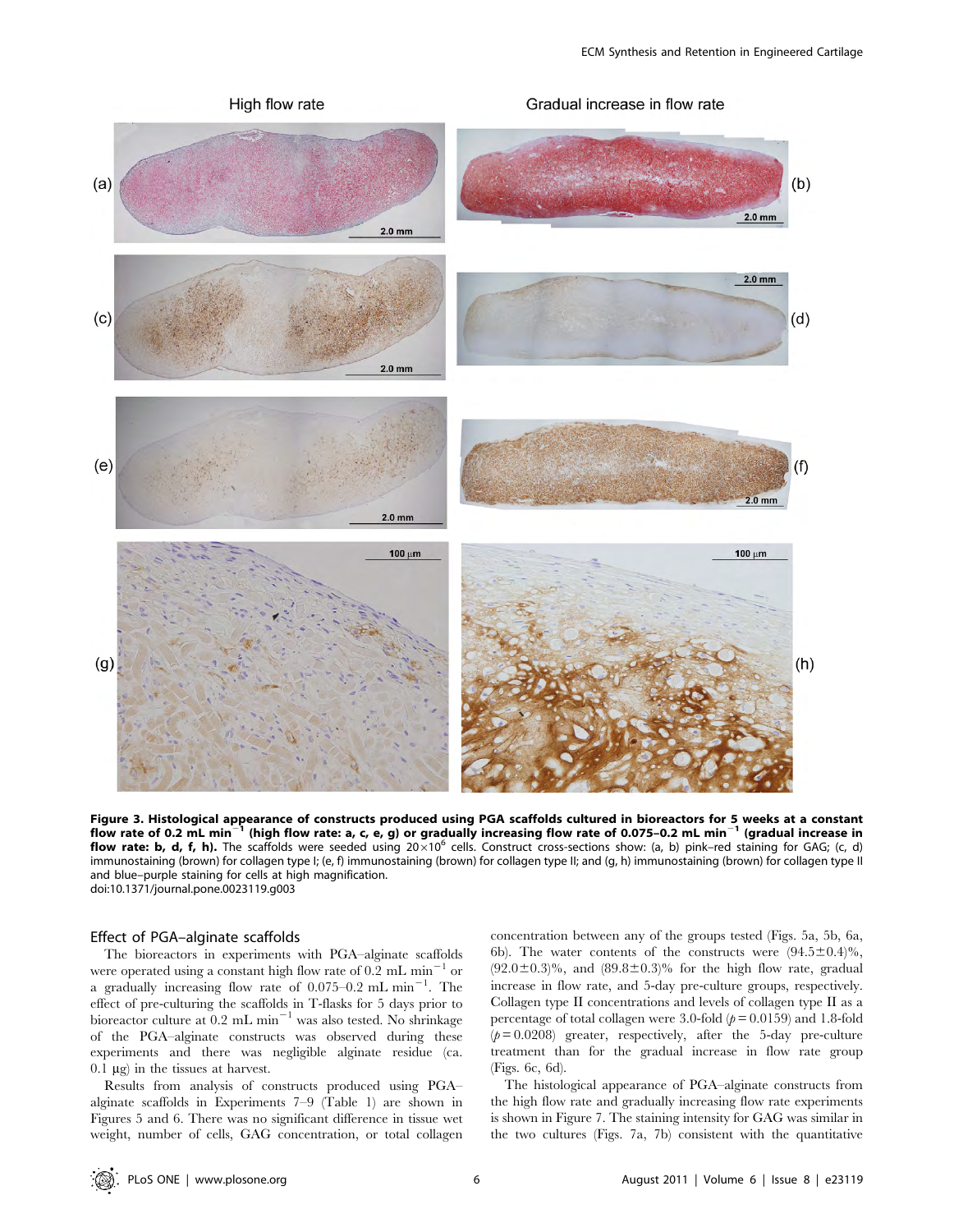

Treatment

Figure 4. GAG release into the medium and retention in the constructs for PGA scaffolds cultured in bioreactors operated<br>using a constant flow rate of 0.2 mL min<sup>-1</sup> (high flow rate, 0), a using a constant flow rate of 0.2 mL min<sup>-1</sup> (high flow rate,  $\bullet$ ), a constant flow rate of 0.075 mL min<sup>-1</sup> (low flow rate,  $\circ$ ), a gradually increasing flow rate of 0.075-0.2 mL min $^{-1}$  (gradual increase in flow rate,  $\square$ ), or scaffold pre-culture in T-flasks for either 5 days (5-day pre-culture,  $\blacksquare$ ) or 2.5 weeks (2.5-week preculture,  $\triangle$ ) prior to bioreactor culture at a constant flow rate of **0.2 mL min**<sup>-1</sup>. (a) Cumulative amount of GAG released into the medium; (b) overall specific rate of GAG release (mg per day per mg of GAG in the constructs at harvest); and (c) percentage of total GAG (construct+medium) retained in the constructs. The scaffolds were seeded using  $20\times10^6$  cells and cultured for a total of 5 weeks after seeding. The error bars represent standard errors from triplicate bioreactor cultures. Medium GAG data for the 5-day pre-culture treatment were measured in only one of the triplicate bioreactors and are thus unreplicated. In (b) and (c), results labeled with different letters (A, B) are statistically different from each other ( $p$ <0.0001). doi:10.1371/journal.pone.0023119.g004



Figure 5. Properties of cartilage constructs produced using PGA–alginate scaffolds cultured in bioreactors using a con-<br>stant flow rate of 0.2 mL min<sup>–1</sup> (high flow rate), a gradually increasing flow rate of 0.075-0.2 mL min<sup>-1</sup> (gradual increase in flow rate), or scaffold pre-culture in T-flasks for 5 days prior to bioreactor culture at a constant flow rate of 0.2 mL min<sup>-</sup> (5-day pre-culture). (a) Construct wet weight; and (b) number of cells. The scaffolds were seeded using  $20\times10^6$  cells and cultured for a total of 5 weeks after seeding. The error bars represent standard errors from triplicate bioreactors.

doi:10.1371/journal.pone.0023119.g005

results for GAG concentration (Fig. 6a). Operating the bioreactor at high flow rate produced tissues with a more pronounced peripheral capsule of collagen type I compared with constructs from the gradually increasing flow rate cultures (Figs. 7c, 7d). The staining intensity for collagen type II was similar in the two cultures (Figs. 7e, 7f) consistent with the quantitative results for collagen type II concentration (Fig. 6c).

Results for GAG release into the medium and retention in the constructs for the PGA–alginate scaffolds are shown in Figure 8. Similar amounts of GAG were released during the three treatments for most of the culture period (Fig. 8a); the average rates of GAG release into the medium were 0.19, 0.28, and  $0.22$  mg day<sup>-1</sup> for the high flow rate, gradually increasing flow rate, and 5-day pre-culture treatments, respectively. There was no significant difference in the overall specific rate of GAG release into the medium (mg per day per mg of GAG in the constructs at harvest) between the high and gradually increasing flow rate treatments (Fig. 8b); the result using an unreplicated measurement of medium GAG from the 5-day pre-culture treatment not included in the statistical analysis is also shown in Figure 8b.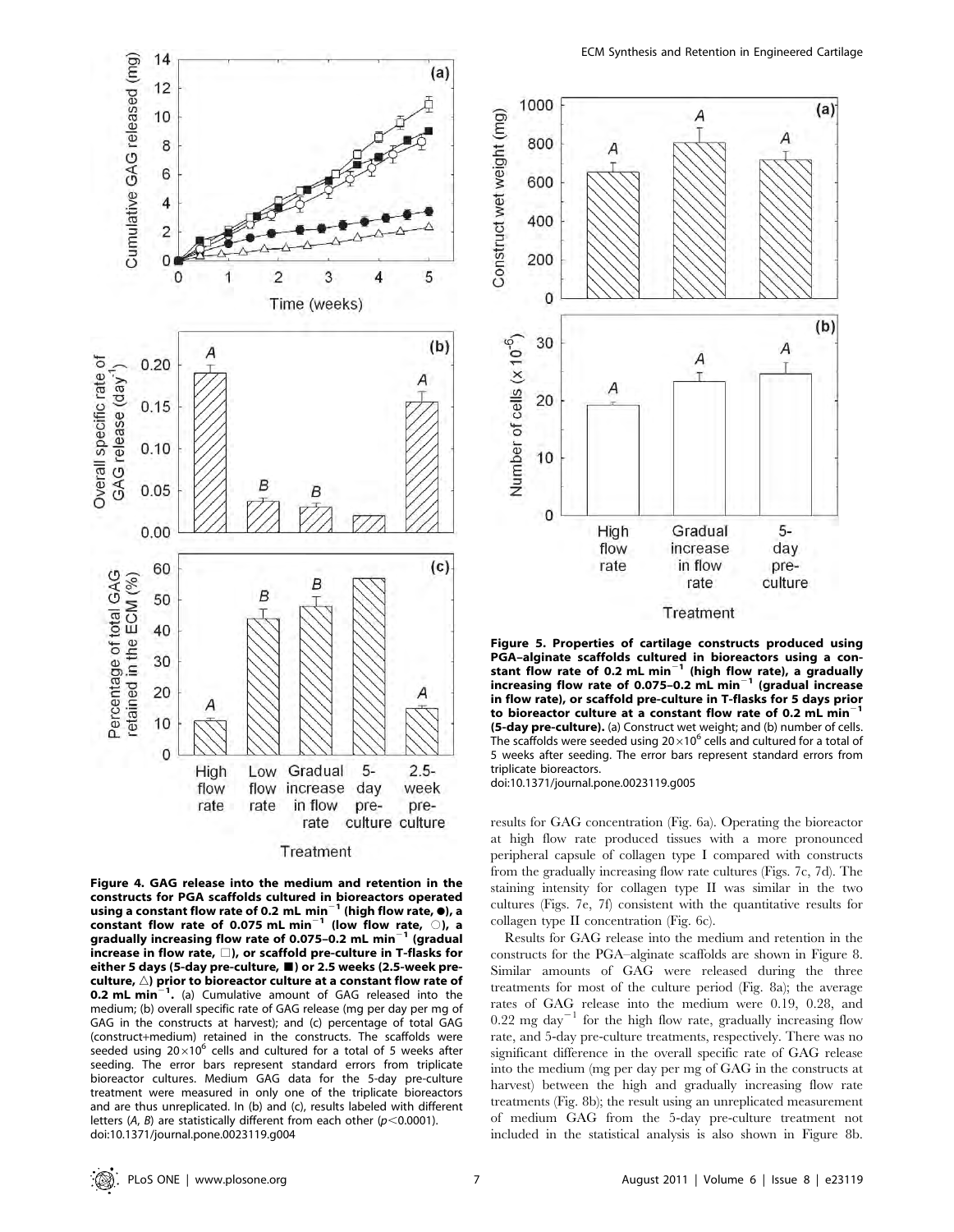

Figure 6. Biochemical properties of cartilage constructs produced using PGA–alginate scaffolds cultured in bioreactors using a constant flow rate of 0.2 mL min $^{-1}$  (high flow rate), a gradually increasing flow rate of 0.075-0.2 mL min $^{-1}$  (gradual increase in flow rate), or scaffold pre-culture in T-flasks for 5

days prior to bioreactor culture at a constant flow rate of **0.2 mL min<sup>-1</sup>** (5-day pre-culture). (a) GAG concentration; (b) total collagen concentration; (c) collagen type II concentration; and (d) collagen type II as a percentage of total collagen. The scaffolds were seeded using  $20\times10^6$  cells and cultured for a total of 5 weeks after seeding. The error bars represent standard errors from triplicate bioreactors. Results labeled with different letters (A, B) are statistically different from each other  $(p<0.05)$ . doi:10.1371/journal.pone.0023119.g006

Overall specific rates of GAG release from the PGA–alginate scaffolds (Fig. 8b) were roughly similar to those obtained for the low flow rate, gradually increasing flow rate, and 5-day pre-culture treatments using PGA scaffolds without alginate (Fig. 4b). In contrast, results for the high flow rate cultures using PGA–alginate (Fig. 8b) were about an order of magnitude lower than for the high flow rate cultures without alginate (Fig. 4b). There was no significant difference in the percentage of total GAG retained in the tissues between the high and gradually increasing flow rate groups using PGA–alginate; the unreplicated measurement from the 5-day pre-culture experiment also gave a reasonably similar result (Fig. 8c). GAG lost into the medium from the PGA–alginate scaffolds accounted for 25–41% of total GAG in the cultures. These results show that adding alginate to the scaffolds reduced relative GAG losses compared with scaffolds without alginate even under high flow rate conditions; however, in contrast to the scaffolds without alginate, adjusting the medium flow rate or applying pre-culture treatment produced no additional benefit for the PGA–alginate cultures.

#### Proteoglycan integrity

Electrophoresis was used to investigate the size and integrity of aggrecan molecules in the cartilage constructs and bioreactor medium. As shown in Figure 9, all electrophoresed samples produced smears rather than sharp bands, reflecting the characteristic heterogeneity of proteoglycan composition and glycosylation [32]. The migration fronts of the bands are used to indicate the distance traveled by the samples. The three types of aggrecan tested, bovine aggrecan, aggrecan isolated from human fetal cartilage, and aggrecan isolated from tissue-engineered cartilage, were separated on the gel (Fig. 9a, Lanes 3, 4). Aggrecan from tissue-engineered cartilage (Fig. 9a, Lanes 6, 7) co-migrated with aggrecan isolated from human fetal cartilage (Fig. 9a, Lane 5): the small difference in aggrecan size most likely reflects slightly different post-translational modifications. All bands on the Western blots (Figs. 9b, 9c) reacted with antibody against antihuman aggrecan except chondroitin sulphate (Lane 2) and papaindigested bovine aggrecan (Lane 9).

Most untreated proteoglycan in the spent culture medium (Figs. 9a–9d, Lanes 8, 13) traveled only a very small distance on the gel. Medium samples produced a smear with a distinct blue color after toluidine blue staining (Fig. 9a), indicating the presence of proteoglycans and GAG, and stained strongly with antiaggrecan antibody in the Western blot (Fig. 9c). Although some of the medium sample co-migrated with aggrecan isolated from tissue-engineered cartilage (Fig. 9b, Lanes 6–8), the large size of the proteoglycan complexes in the medium suggested the presence of aggregates that had not dissociated at the urea concentration used to prepare the samples. Further addition of urea to a diluted medium sample completely dissociated the aggregates (Fig. 9d, Lane 12); digesting the sample with hyaluronidase resulted in almost complete dissociation (Fig. 9d, Lane 14). With these treatments, medium samples produced aggrecan bands that traveled the same distance on the gel as aggrecan isolated from tissue-engineered cartilage (Fig. 9d, Lane 11).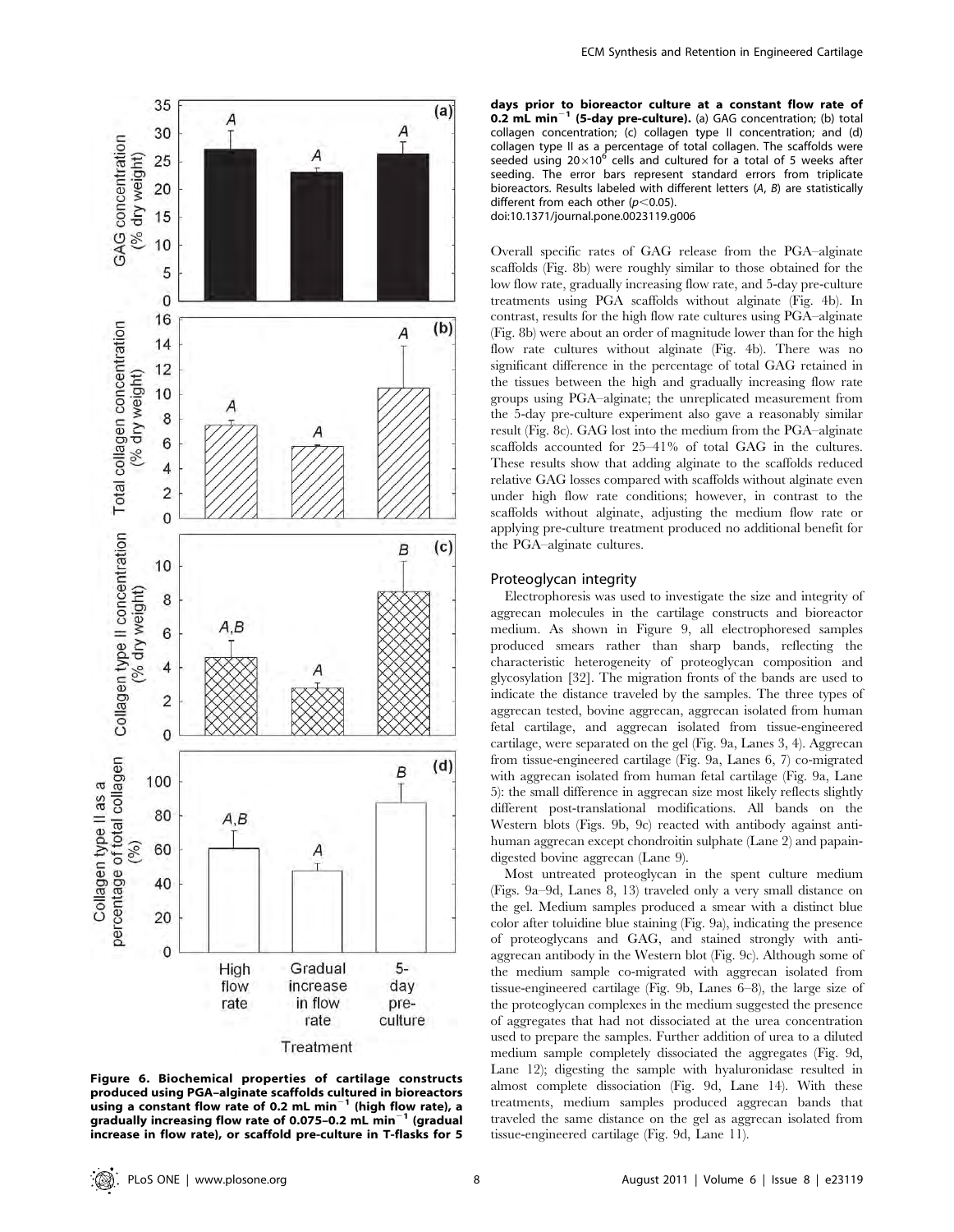

Figure 7. Histological appearance of constructs produced using PGA–alginate scaffolds cultured in bioreactors for 5 weeks at a constant high flow rate of 0.2 mL min<sup>-1</sup> (a, c, e) or a gradually increasing flow rate of 0.075-0.2 mL min<sup>-1</sup> (b, d, f). The scaffolds were seeded using 20×10<sup>6</sup> cells. Construct cross-sections show: (a, b) pink-red staining for GAG, blue staining for collagen, and dark blue-purple staining for cells; (c, d) immunostaining (brown) for collagen type I; and (e, f) immunostaining (brown) for collagen type II. doi:10.1371/journal.pone.0023119.g007

These results demonstrate that the size of constituent proteoglycan molecules in the bioreactor medium was not significantly different from those within the cartilage constructs. In addition, medium proteoglycan was fully capable of aggregating and, consequently, incorporating into the developing cartilage matrix. As there was no evidence of proteoglycan degradation, loss of GAG from the constructs into the medium is attributed to simple diffusion or flushing out under the action of the perfusing medium rather than to fragmentation due to proteolytic cleavage or turnover.

## **Discussion**

Several strategies involving the manipulation of bioreactor hydrodynamics, pre-culture conditions, scaffold design, and seeding protocols were developed to reduce the loss of ECM components from cartilage constructs during bioreactor culture. For PGA scaffolds without alginate, applying a low or gradually increasing flow rate during bioreactor culture, or pre-culturing the scaffolds for 5 days prior to bioreactor culture, significantly improved the size and quality of the constructs compared with the non-perfused controls and bioreactor cultures operated at high flow rate without scaffold pre-culture (Figs. 1, 2, 3). The relative retention of GAG within the constructs was also improved markedly using these treatments (Figs. 4b, 4c). Together, these results suggest that moderated flow rates or scaffold pre-culture under benign hydrodynamic conditions protected early-formed ECM from being flushed away, allowing it to form a framework within the scaffold on to which other synthesized elements could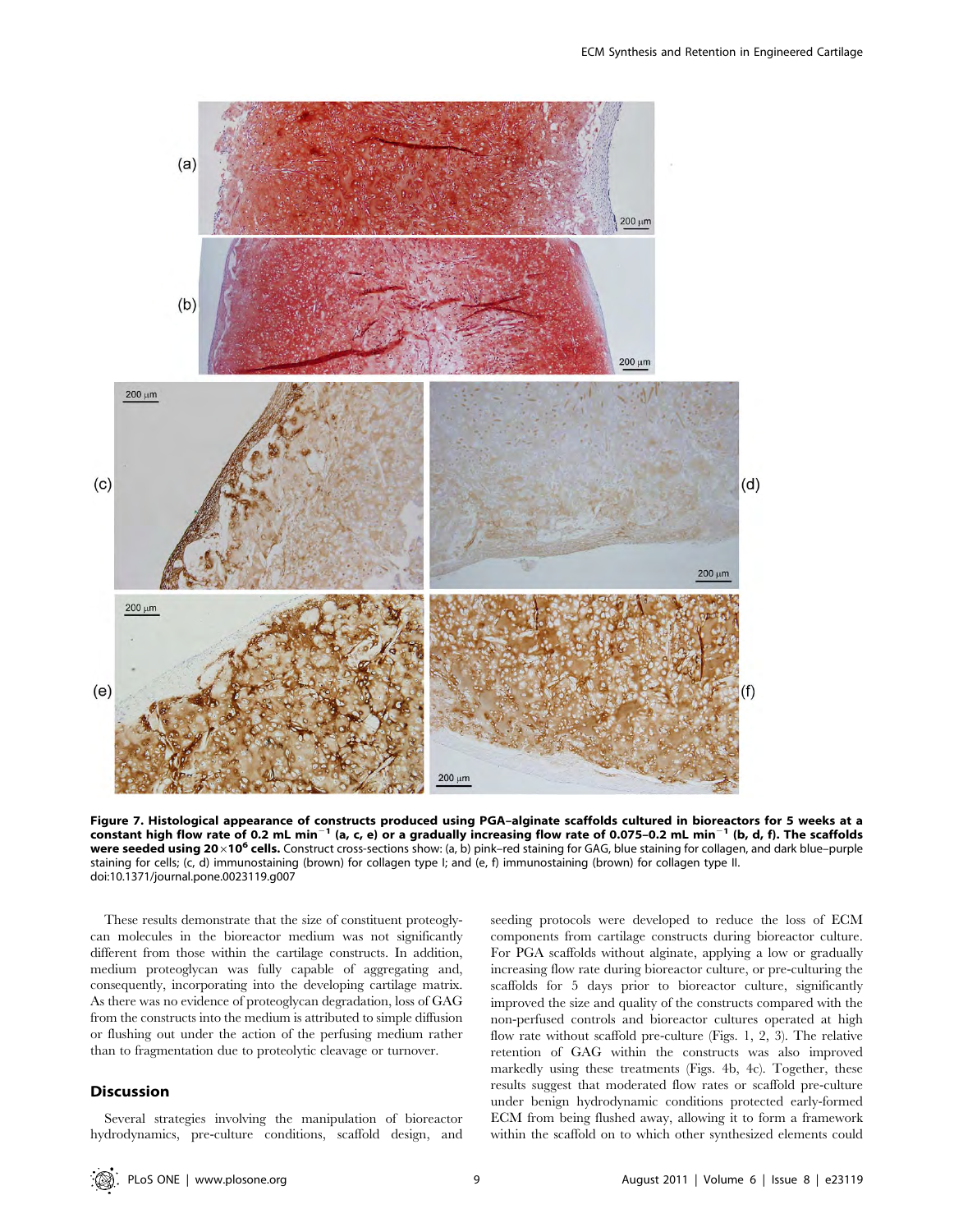

Figure 8. GAG release into the medium and retention in the constructs for PGA–alginate scaffolds cultured in bioreactors operated using a constant flow rate of 0.2 mL min<sup>-1</sup> (high flow rate,  $\bullet$ ), a gradually increasing flow rate of 0.075-0.2 mL min (gradual increase in flow rate,  $\square$ ), or scaffold pre-culture in Tflasks for 5 days prior to bioreactor culture at a constant flow<br>rate of 0.2 mL min<sup>-1</sup> (5-day pre-culture, ■). (a) Cumulative amount of GAG released into the medium; (b) overall specific rate of GAG release (mg per day per mg of GAG in the constructs at harvest); and (c) percentage of total GAG (construct+medium) retained in the constructs. The scaffolds were seeded using  $20\times10^6$  cells and cultured for a total of 5 weeks after seeding. The error bars represent standard errors from triplicate bioreactors. Medium GAG data for the 5-day preculture treatment were measured in only one of the triplicate bioreactors and are thus unreplicated. doi:10.1371/journal.pone.0023119.g008

accumulate before exposure to the full perfusion environment of the bioreactors. This finding is consistent with previous reports of reduced GAG accumulation in cultures perfused during the early stages of cartilage synthesis [10,33] and with increasing medium flow rate [34], indicating that the beneficial effects of perfusion depend on first allowing deposition of some matrix around the cells as well as judicious control of the flow forces applied. In the current study, the relatively poor results using 2.5 weeks of preculture in T-flasks (Figs. 1a, 2a, 4) suggest that, whereas protection of the cells and developing matrix for several days before bioreactor culture was beneficial, 2.5 weeks was too long a period for the cells to maintain strong chondrogenic activity without the benefits of nutrient perfusion and hydrodynamic stimulation.

In contrast to the results with PGA scaffolds, the gradually increasing flow rate and 5-day pre-culture treatments had relatively little effect on construct quality and GAG retention in PGA–alginate scaffolds compared with cultures conducted at high medium flow rate (Figs. 5, 6, 7, 8). Yet, in many respects, the PGA–alginate scaffolds produced constructs with wet weights, biochemical composition, and GAG retention characteristics similar to or better than the maximum results obtained using PGA scaffolds without alginate (Figs. 5, 6, 7, 8 cf Figs. 1, 2, 3, 4). This suggests that the presence of alginate between the fibers of the scaffold protected the cells and developing matrix even at the highest flow rate tested and without scaffold pre-culture. The average pore size in alginate gel has been measured as  $0.37\pm0.03$  µm [35], which is much smaller than the pore dimensions of several hundred microns in fibrous PGA mesh [36–38]. As monomeric aggrecans extend to about 300 nm [39] and collagen fibers measure approximately 50  $\mu$ m ×240 nm [40], filling the interstices of PGA scaffolds with alginate can be expected to reduce strongly the release of these elements into the culture medium. This is consistent with overall specific rates of GAG release being an order-of-magnitude lower in the high flow rate cultures with PGA–alginate scaffolds compared with the high flow rate cultures and PGA alone (Figs. 4b, 8b).

Theoretically, the rate of transport of any component from the cartilage constructs into the medium depends on the porosity and other retentive properties of the scaffold and ECM, the magnitude of the shear forces acting on the construct, the surface area available for transfer, and the difference in component concentration between the tissue and medium. Consistent with the last factor in this list, the cumulative amounts of GAG released were generally higher in the better performing cultures that contained relatively high concentrations of GAG in the tissues (Figs. 2a, 4a, 6a, 8a). As well as GAG, collagen or procollagen may also have been released from the constructs. However, because hydroxyproline was present at relatively high concentration in the culture medium used, it was not possible to measure collagen release using analytical methods based on hydroxyproline. Concentrations of hydroxyproline in fresh culture medium and in samples of spent medium  $(n=3)$  were found to be  $360 \pm 11 \text{ µg m}$ L<sup>-1</sup> and  $20\pm2.0 \ \mu\text{g m}$ L<sup>-1</sup>, respectively. It was thus difficult to distinguish between residual hydroxyproline provided in the medium and collagen or procollagen that may have been released from the developing tissues. The ELISA used for measurement of collagen type II was not applied to medium samples because of the high cost of analyzing the large number of samples generated by routine medium exchange. Although stripping of collagen from the PGA constructs remains a possibility, in contrast to the results found for GAG, there was no significant improvement in total collagen content compared with the non-perfused and high flow rate cultures when the low flow rate, gradually increasing flow rate, and 5-day pre-culture treatments were applied (Fig. 2b).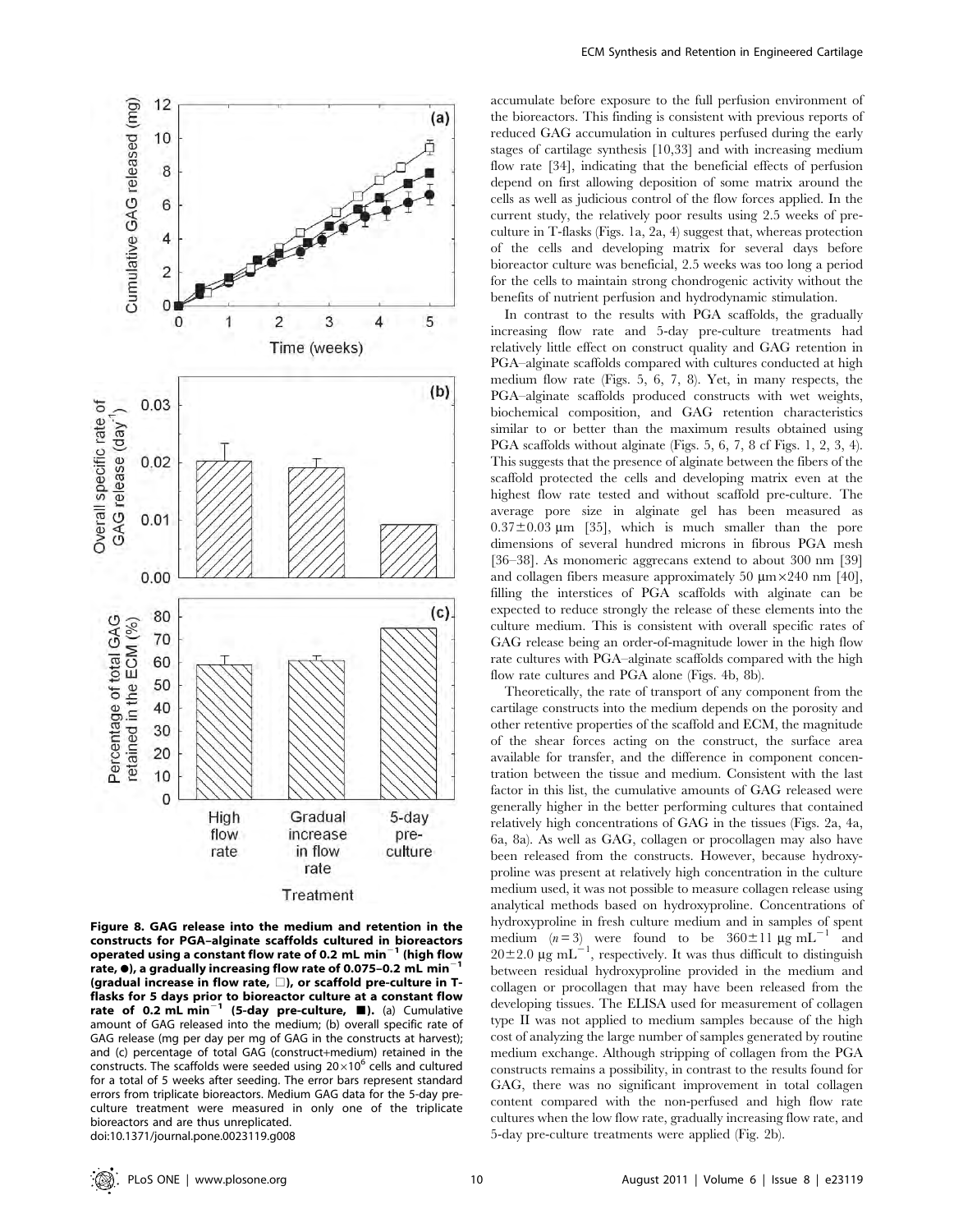

Figure 9. Analysis of proteoglycan size and integrity: (a and d) results from electrophoresis on composite acrylamide–agarose gels; (b and c) results from Western blots probed using monoclonal antibody specific to the hyaluronic-acid-binding region of human aggrecan. The back-up nitrocellulose membrane for capture of smaller-sized molecules is shown in (b); the primary membrane showing larger-sized molecules is shown in (c). Lane 1 – aggrecan from bovine cartilage; Lane 2 – chondroitin sulphate from shark cartilage; Lane 3 – a 1:1 w/w mixture of bovine aggrecan and chondroitin sulphate; Lane 4 – a 1:1 w/w mixture of bovine aggrecan and proteoglycans isolated from human fetal cartilage; Lane 5 – proteoglycans isolated from human fetal cartilage; Lanes 6 and 7 –proteoglycans isolated from tissue-engineered cartilage; Lane 8 – spent medium from bioreactor culture of tissue-engineered cartilage; Lane 9 – bovine aggrecan digested with papain; Lane 10 – aggrecan from bovine cartilage; Lane 11 – proteoglycans isolated from human fetal cartilage; Lanes 12, 13 and 14 – spent medium from bioreactor culture of tissueengineered cartilage. The sample in Lane 12 was diluted and treated with 6 M urea; the sample in Lane 14 was treated with hyaluronidase. doi:10.1371/journal.pone.0023119.g009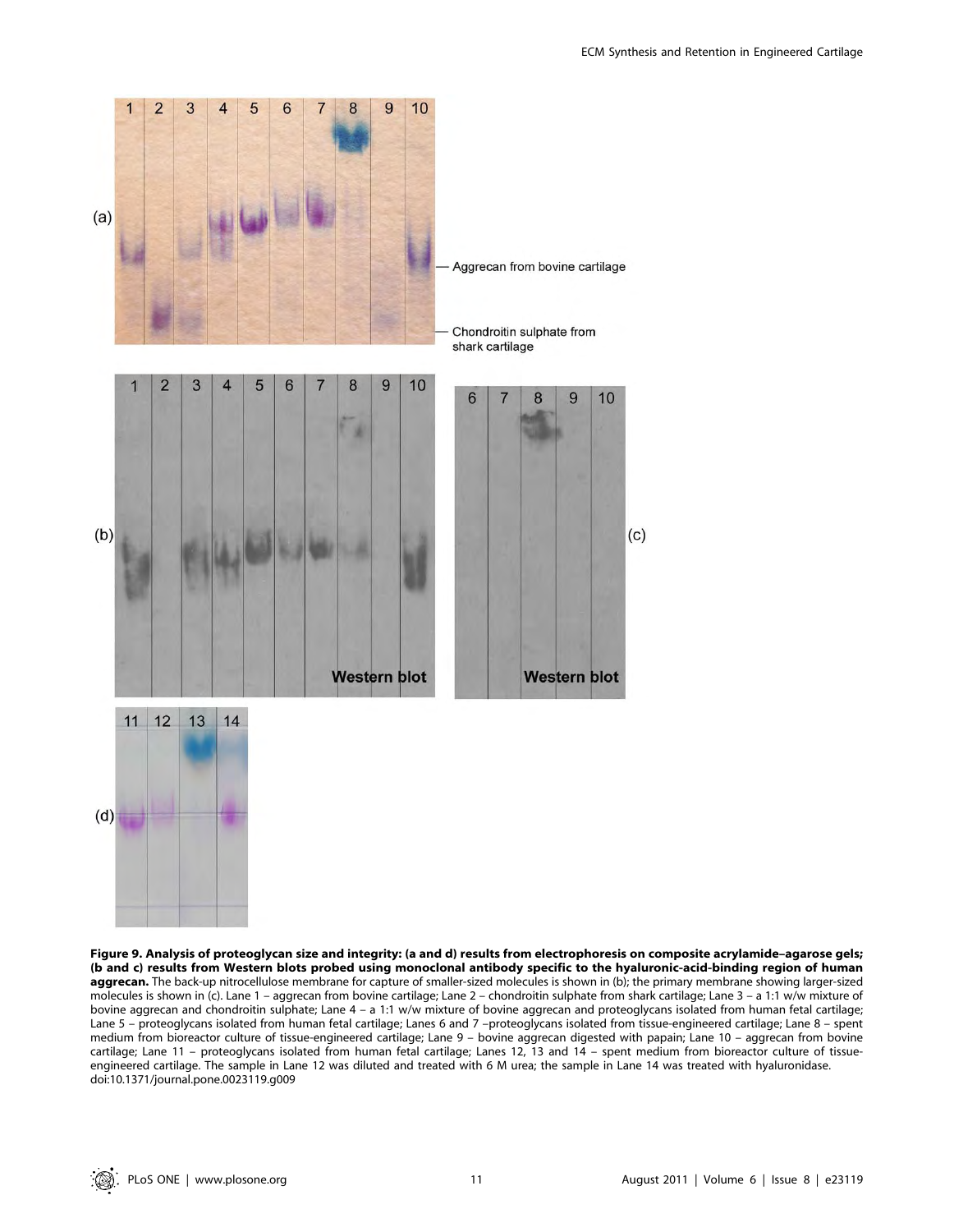Construct shrinkage was observed using PGA scaffolds without alginate during the non-perfused control, high flow rate, and 2.5 week pre-culture experiments. Articular chondrocytes are known to express  $\alpha$ -smooth muscle actin, a contractile actin isoform, and this has been related to the ability of chondrocytes to contract polymeric scaffolds during cartilage formation [41]. Scaffold contraction is generally undesirable because it alters the pore structure and shape of the scaffold; remedial strategies such as constraining scaffolds by clamping [42] or using highly crosslinked scaffold materials [43] have been employed. In the current work, contraction of PGA scaffolds under two of the bioreactor culture conditions tested resulted in some degree of medium bypassing with fluid flowing between the tissue and bioreactor wall. Nutrient and oxygen deprivation may have occurred in the constructs under these conditions, contributing to the poor tissue development and low GAG concentrations observed in the high flow rate and 2.5-week pre-culture experiments (Figs. 1a, 2a). The relatively high content of undissolved PGA fibers in the high flow rate constructs (Fig. 3g) is also consistent with medium by-passing.

Proteolysis of cartilage proteoglycan occurs continuously in the body throughout life; accelerated degradation of proteoglycans is a characteristic of diseases such as arthritis that damage the normal structure and function of cartilage [25]. The loss of GAG from cartilage constructs into the medium during bioreactor culture raises the question of whether these losses are due to simple flushing out of full-size molecules from immature and relatively porous tissues as a result of medium perfusion, or whether proteoglycans within the constructs are proteolytically degraded into smaller fragments, thus facilitating their removal. The integrity of proteoglycan aggrecan in the tissue-engineered constructs and medium was investigated using electrophoresis. Acrylamide–agarose gels were successful in separating very large and small proteoglycan and GAG molecules on the same gel without the need for sample purification or enzyme treatment of samples as required using SDS–PAGE [44,45]. The results showed no evidence of proteoglycan degradation: after dissocia-

#### References

- 1. Ahmed TAE, Hincke MT (2010) Strategies for articular cartilage lesion repair and functional restoration. Tissue Eng B 16: 305–329.
- 2. Vunjak-Novakovic G, Freed LE, Biron RJ, Langer R (1996) Effects of mixing on the composition and morphology of tissue-engineered cartilage. AIChE J 42: 850–860.
- 3. Gooch KJ, Kwon JH, Blunk T, Langer R, Freed LE, et al. (2001) Effects of mixing intensity on tissue-engineered cartilage. Biotechnol Bioeng 72: 402–407.
- 4. Freyria A-M, Cortial D, Ronzière M-C, Guerret S, Herbage D (2004) Influence of medium composition, static and stirred conditions on the proliferation of and matrix protein expression of bovine articular chondrocytes cultured in a 3-D collagen scaffold. Biomaterials 25: 687–697.
- 5. Gemmiti CV, Guldberg RE (2006) Fluid flow increases type II collagen deposition and tensile mechanical properties in bioreactor-grown tissueengineered cartilage. Tissue Eng 12: 469–479.
- 6. Darling EM, Athanasiou KA (2003) Articular cartilage bioreactors and bioprocesses. Tissue Eng 9: 9–26.
- 7. Schulz RM, Bader A (2007) Cartilage tissue engineering and bioreactor systems for the cultivation and stimulation of chondrocytes. Eur Biophys J 36: 539–568.
- 8. Dunkelman NS, Zimber MP, LeBaron RG, Pavelec R, Kwan M, et al. (1995) Cartilage production by rabbit articular chondrocytes on polyglycolic acid scaffolds in a closed bioreactor system. Biotechnol Bioeng 46: 299–305.
- 9. Pazzano D, Mercier KA, Moran JM, Fong SS, DiBiasio DD, et al. (2000) Comparison of chondrogenesis in static and perfused bioreactor culture. Biotechnol Prog 16: 893–896.
- 10. Davisson T, Sah RL, Ratcliffe A (2002) Perfusion increases cell content and matrix synthesis in chondrocyte three-dimensional cultures. Tissue Eng 8: 807–816.
- 11. Pierre J, Gemmiti CV, Kolambkar YM, Oddou C, Guldberg RE (2008) Theoretical analysis of engineered cartilage oxygenation: influence of construct thickness and media flow rate. Biomech Model Mechanobiol 7: 497–510.
- 12. Devarapalli M, Lawrence BJ, Madihally SV (2009) Modeling nutrient consumptions in large flow-through bioreactors for tissue engineering. Biotechnol Bioeng 103: 1003–1015.

tion, aggrecan complexes in the bioreactor medium were similar in size to those in native human cartilage and within the tissueengineered constructs (Fig. 9). Accordingly, loss of GAG from cultured tissues into the medium is attributed to simple removal of intact proteoglycan rather than to proteolytic cleavage or turnover.

Substantial improvements in GAG concentration, collagen type II concentration, and levels of collagen type II as a percentage of total collagen were obtained in this work by modifying the structure and composition of the scaffold and the conditions used for perfusion culture in bioreactors. The results demonstrate a direct link between cartilage construct quality and relative GAG retention. The first few days of culture were found to be critical for the proper formation of de novo tissue-engineered cartilage. Low flow rates are needed with porous scaffolds such as PGA only during the first week or so to protect early-deposited ECM until a macromolecular framework is developed to capture other synthesized elements. This was also achieved using a relatively short (5-day) pre-culture period before bioreactor operation. The presence of alginate gel within fibrous PGA scaffolds reduced the loss of ECM components from the constructs and obviated the need for flow rate modulation or scaffold pre-culture to protect the developing matrix.

#### Acknowledgments

We thank Gavin Mackenzie and staff of the School of Medical Sciences, University of New South Wales, for assistance with the histology, and staff of the Sterilization Department, Prince of Wales Hospital, Sydney, for sterilizing the PGA scaffolds.

#### Author Contributions

Conceived and designed the experiments: KS PMD. Performed the experiments: KS. Analyzed the data: KS PMD. Wrote the paper: KS PMD.

- 13. Cioffi M, Boschetti F, Raimondi MT, Dubini G (2006) Modeling evaluation of the fluid-dynamic microenvironment in tissue-engineered constructs: a micro-CT based model. Biotechnol Bioeng 93: 500–510.
- 14. Mahmoudifar N, Doran PM (2006) Effect of seeding and bioreactor culture conditions on the development of human tissue-engineered cartilage. Tissue Eng 12: 1675–1685.
- 15. Freed LE, Marquis JC, Vunjak-Novakovic G, Emmanual J, Langer R (1994) Composition of cell–polymer cartilage implants. Biotechnol Bioeng 43: 605–614.
- 16. Mahmoudifar N, Doran PM (2005) Tissue engineering of human cartilage in bioreactors using single and composite cell-seeded scaffolds. Biotechnol Bioeng 91: 338–355.
- 17. Shahin K, Doran PM (2011) Improved seeding of chondrocytes into polyglycolic acid scaffolds using semi-static and alginate loading methods. Biotechnol Prog 27: 191–200.
- 18. Duda GN, Haisch A, Endres M, Gebert C, Schroeder D, et al. (2000) Mechanical quality of tissue engineered cartilage: results after 6 and 12 weeks in vivo. J Biomed Mater Res (Appl Biomater) 53: 673–677.
- 19. Mauck RL, Wang CC-B, Oswald ES, Ateshian GA, Hung CT (2003) The role of cell seeding density and nutrient supply for articular cartilage tissue engineering with deformational loading. Osteoarthr Cartilage 11: 879–890.
- 20. Lavietes BB (1971) Kinetics of matrix synthesis in cartilage cell cultures. Exp Cell Res 68: 43–48.
- 21. Heath CA, Magari SR (1996) Mechanical factors affecting cartilage regeneration in vitro. Biotechnol Bioeng 50: 430–437.
- 22. Mahmoudifar N, Doran PM (2007) Tissue engineering of cartilage in bioreactors. In: Glick HP, ed. Materials science research horizons. New York: Nova Science. pp 171–192.
- 23. Garvican ER, Vaughan-Thomas A, Innes JF, Clegg PD (2010) Biomarkers of cartilage turnover. Part 1: Markers of collagen degradation and synthesis. Vet J 185: 36–42.
- 24. Hardmeier R, Redl H, Marlovits S (2010) Effects of mechanical loading on collagen propeptides processing in cartilage repair. J Tissue Eng Regen Med 4: 1–11.